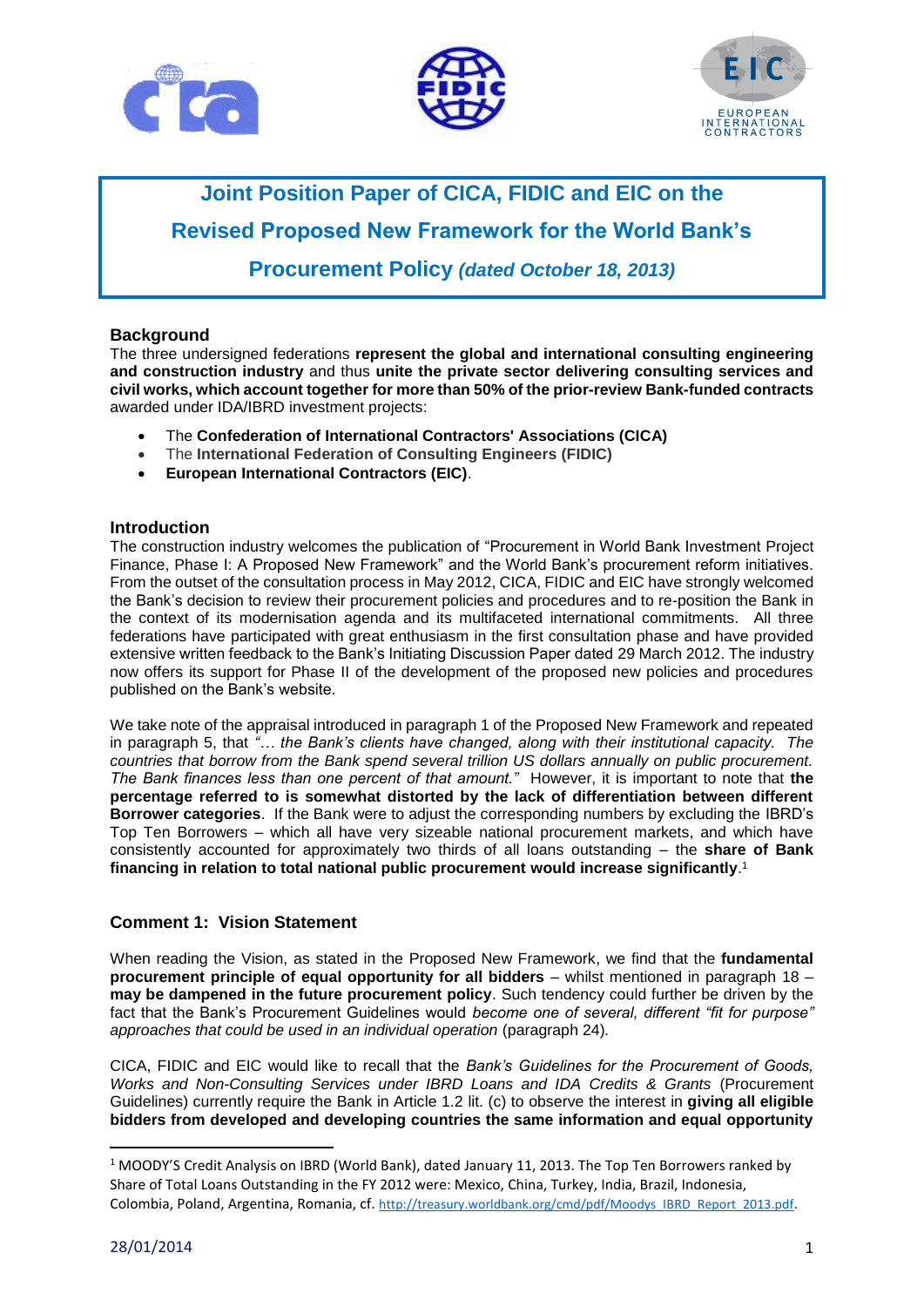





**to compete** in providing goods, works, and non-consulting services financed by the Bank. In order to give all eligible bidders from developed and developing countries the same information and equal opportunity to compete, Article 2.12 sets out that Borrowers shall use the appropriate **Standard Bidding Documents (SBDs) issued by the Bank with minimum changes**, acceptable to the Bank, as necessary to address project-specific conditions.

The Bank's above-mentioned Procurement Guidelines and Standard Bidding Documents are globally considered as setting an international standard. These have been adopted by other international and bilateral financial institutions and vetted through an extensive harmonisation process. We therefore believe that building on the **Bank's "golden standard" of procurement documents and practices** would be in the interest of the Bank, and also in the best interest of its shareholders and borrowers, as well as the private sector, civil society and all other stakeholders. We believe that the quality of the procurement system has a direct impact on efficiency, transparency and integrity, and raises the level of competition, and the quality of the tenders submitted.

We would like to reiterate that the **use of the Bank's Standard Bidding Documents provide an indispensable reassurance for international bidders** that each bid process is subject to clear rules and regulations and is managed properly by the individual Borrower. We would submit that the Bank's flexibility in the field of procurement policy could be increased by **adapting the existing obligatory Bank's Procurement Guidelines rather than giving them a voluntary, non-binding character**. For instance, Article 3.20 of the January 2011 Procurement Guidelines, which stipulates that… *"They* [Country Procurement Systems] *may be used by Borrowers in pilot projects that have been approved by the Bank under such Piloting Programs"*, could be expanded to address additional situations where the use of Country Systems could be justified.

Our suggested approach is also in line with the recent **International Evaluation Group** (IEG) report entitled "The World Bank and Public Procurement: An Independent Evaluation", which also questions the need for a drastic change of the Bank's procurement policy. Specifically, the IEG report emphasises that *"Bank procurement systems (as embodied in its Guidelines) are generally well tolerated by both client governments and private sector suppliers"<sup>2</sup>* and suggests *"that it may be too early to take country-level decisions on whether to use country systems* [as] *such a decision would presuppose uniform national methods and uniform capacity among implementing agencies, which is not the case"*. 3 The report further suggests that if and when the Bank plans to rely on the Borrower's procurement arrangements, then the IEG would recommend that such Bank decision is based *"also on the Bank's own risk assessments, taking into account the views of the private sector"*. <sup>4</sup> The Bank may need a systematic, more comprehensive and rigid Risk Management Tool in order to be in a position to assess and verify the procurement capacity of each Contracting Authority.

In this context, we are very interested to work closely with the Bank on the development of its new "**Public Procurement Tool Box**". A number of tools and guidelines developed by the industry may be of assistance to the Bank in the development of such a Tool Box and we would welcome the opportunity of working with the Bank in tailoring these documents to suit the Bank's clients:

# **Comment 2: Proposed New Policy for Procurement in Investment Project Finance**

In chapter IV, the Bank proposes **changes to the Bank's operational policies** that govern procurement in investment project finance and underlines that the **Bank's primary aim** is to **help its client countries build and implement sound procurement arrangements and institutions** provided that **acceptable procurement practices are applied** to the financial resources transferred by the Bank to its clients. The overall standard of procurement performance required by the Bank will be no less than present and the **final decision** on the appropriateness of the client procurement arrangements and institutions, as

 $\overline{a}$ 

<sup>&</sup>lt;sup>2</sup> IEG Report "The World Bank and Public Procurement: An Independent Evaluation", at page xxii.

<sup>&</sup>lt;sup>3</sup> See footnote 2, at page xxxv.

<sup>4</sup> See footnote 3, *ibidem*.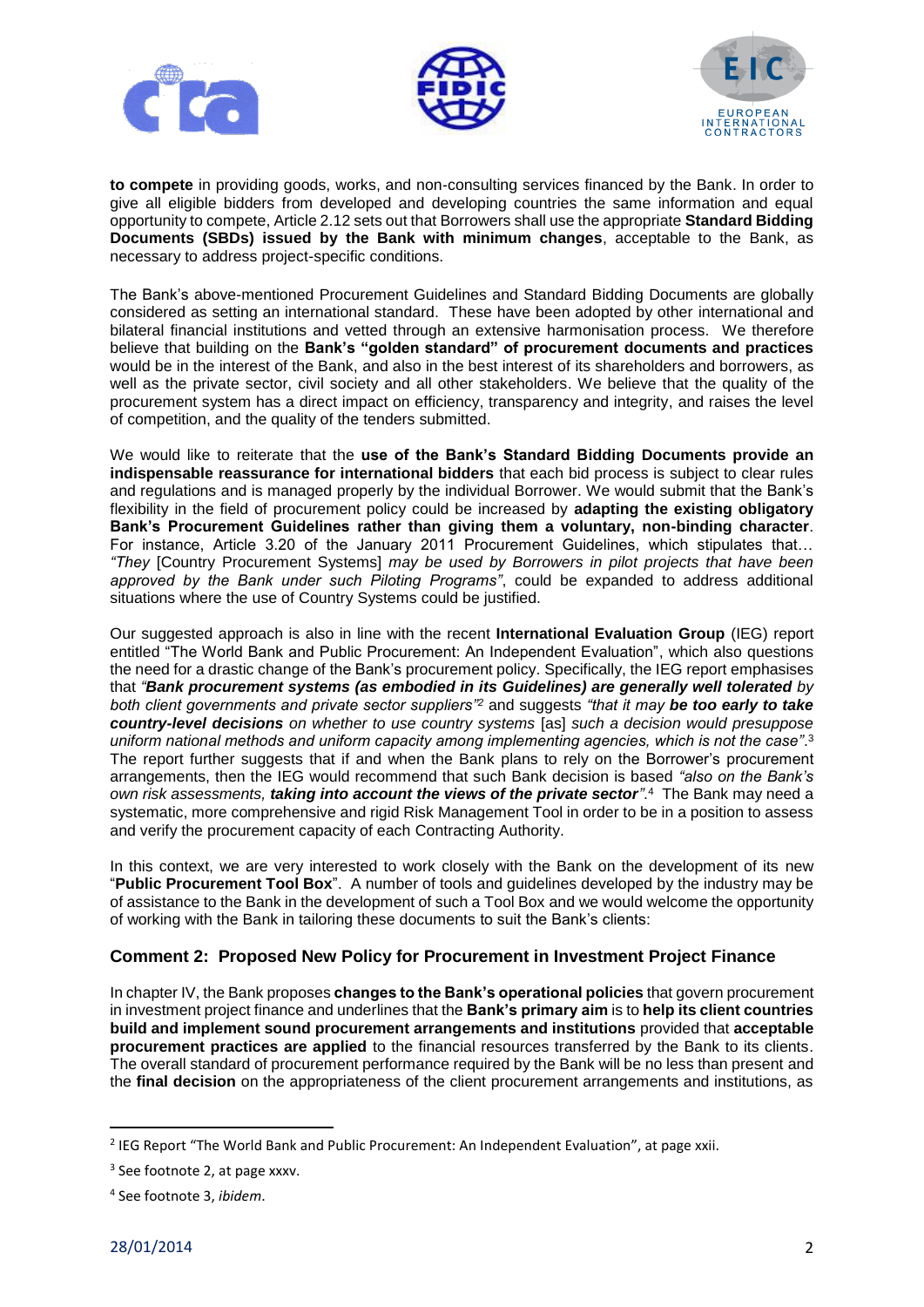





well as the specific procurement arrangements to support any individual operation, **will rest with the Bank** as part of its obligation to provide fiduciary assurance (paragraphs 32-36).

CICA, FIDIC and EIC support this new approach. However, we would strongly advise against a concept according to which the Bank's current procurement methods and procedures become operational only when a Borrower so wishes. We would suggest that the **Bank's freedom to use one procurement method over another should be maintained and should be guided by weighing the choices against context-specific factors and criteria**, e.g. country conditions, market structure, procurement capacity of the Contracting Authority, complexity of the project, level of interest from international bidders and, last but not least, fiduciary risk.

This concern is of particular note in the case of **major infrastructure works projects**, and we would like to take this opportunity to reiterate our firm position, submitted before during Phase 1 of the consultations, and **urge the Bank to continue to require the use of its Procurement Guidelines and Standard Bidding Documents for large, high-risk and complex contracts**. Given that only a very limited number of contracts fall into this category, we believe that this could be handled with existing Bank resources.

**In the case of these infrastructure projects, we would like to strongly urge the Bank to continue supporting the use of internationally accepted standard Conditions of Contract and Contract Forms** (current Part 3 of the Standard Bidding Documents for the Procurement of Works) even where clients are authorised to use their own procurement arrangements and institutions. The international community is familiar and comfortable with these documents available from or through FIDIC, as the suite of these documents, which support various procurement strategies, all provide for a **fair and balanced risk allocation between the contractual parties** and are thus a **prerequisite for smooth project implementation**. <sup>5</sup> The use of internationally recognized standard contracts performs an important function in helping to mitigate the risk of corruption that can arise from unbalanced documents. The FIDIC form currently mandated by the Bank, the "MDB Harmonised Edition", e.g. provides for the use of effective contractual, on-site, real time dispute settlement through Dispute Boards and facilitates the enforcement of international commercial arbitration awards.

Finally, yet importantly, experience shows that large infrastructure projects often face major civil engineering challenges. Therefore, the **financing institutions need to stay involved over the entire project cycle**, i.e. until all the matters have been resolved. In this connection it is very important that the Bank follows up the progress of the works, the payments and monitors all aspects including dispute resolution whether arbitration or through national courts.

#### **Comment 2a:**

In addition, we also have concerns that the proposed new framework no longer calls for the **equivalence** of client systems with the Bank's own procurement procedures and documents (in paragraph 33), the **standard has been watered down to "acceptable procurement practices"** -- a term which is not destined to give clear and verifiable results. In this context, it has been proposed elsewhere that the Bank should accept that **a country being a party to WTO's GPA or subject to the EU Directives or adopting UNCITRAL's Model Law as sufficient evidence of the country having passed the "test" of the acceptability** of a country's legal framework. The assumption seems to be that, by following WTO's GPA, the EU Directives, and/or adopting the UNCITRAL Model Law, countries already meet a minimum standard on competition, transparency, and accountability.

**We do not believe that this proposition necessarily stands the test of practical experience.** We would like to draw the Bank's attention to a study conducted by the London School of Economics for the European Parliament where the following conclusion was made with respect to the procurement practice in India,: *"A few states introduced legislation requiring transparency in public procurement, but the Indian system of public procurement has remained very fragmented. The effects of liberalisation on procurement practices have been (very) slow coming. Although there are nominal common rules* 

 $\overline{\phantom{a}}$ 

<sup>&</sup>lt;sup>5</sup> Japan International Cooperation Agency (JICA), Checklist for One-Sided Contracts, dated March 2011 cf. [http://www.jica.go.jp/activities/schemes/finance\\_co/procedure/guideline/pdf/check\\_e.pdf.](http://www.jica.go.jp/activities/schemes/finance_co/procedure/guideline/pdf/check_e.pdf)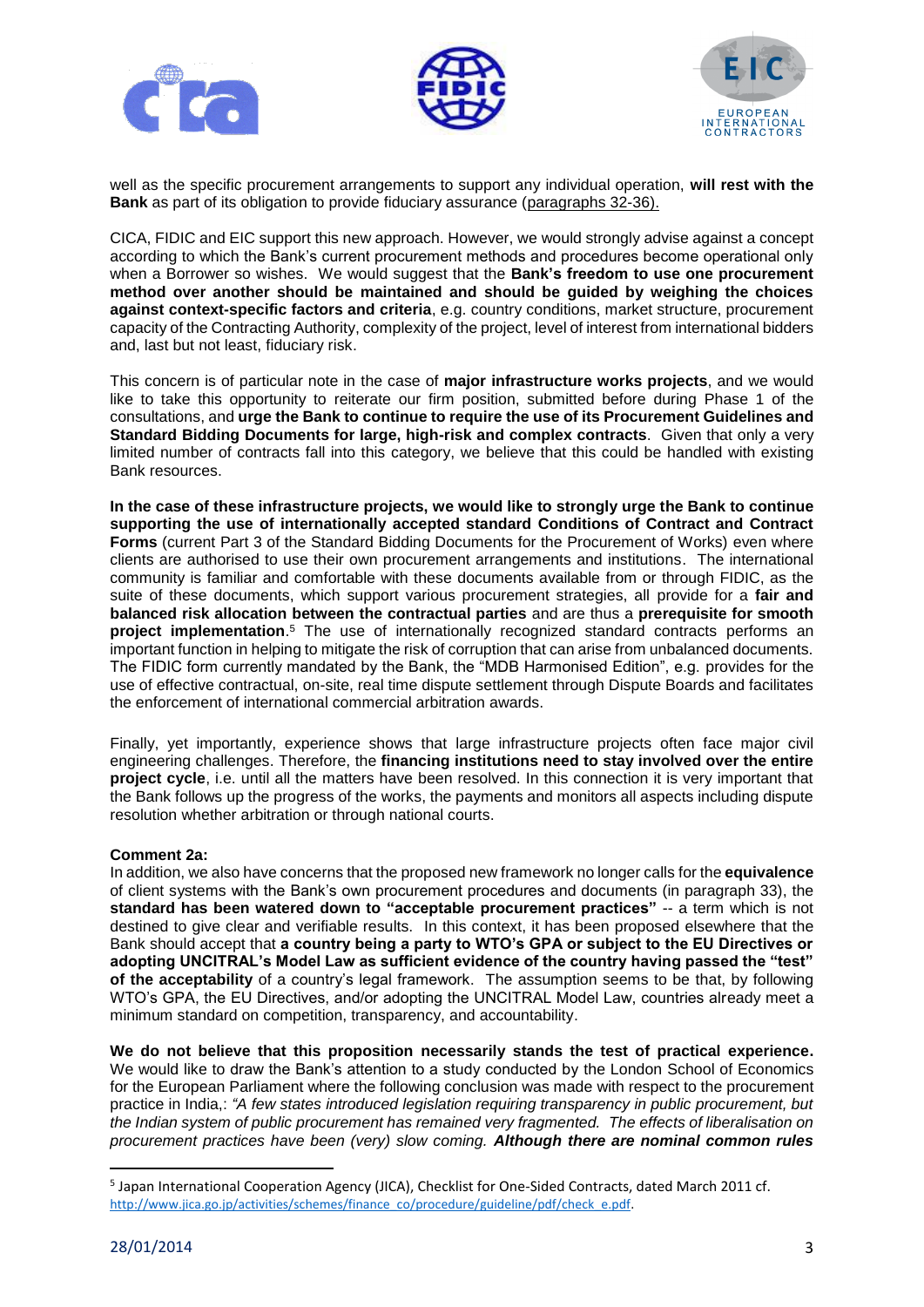





*broadly in line with the UNCITRAL Model Law on government procurement, the 246 central purchasing entities and around 800 state level entities effectively pursue different procedures and there is as yet still no standard bid documentation or criteria. This provides ample scope for discretion in the awarding of contracts and thus abuse." 6*

We therefore advocate that the **process of verifying the quality of client procurement arrangements and institutions is monitored by an External Oversight Committee,** which would be composed of a broad range of experts from the Bank's client countries, the Bank's development partners, the private sector and its professional associations, civil society organisations and independent, internationally recognised public procurement academics. **There may also be a useful role for the IAGP to play here going forward**.

### **Comment 3: Next steps**

In chapter V, the document proposes that the Bank's management will put in place an additional formal engagement point with Executive Directors - **effectively dividing Phase II into two parts** to allow for this dialogue to occur - before proceeding to the approval stage of the policy statement as originally planned.

CICA, FIDIC and EIC understand from the timetable published by the Bank that Phase II shall be divided into two parts and that no **public consultation** is foreseen until the last part of Phase II in early FY15, possibly shortly before the Executive Board approves the detailed policy proposals of the Proposed New Framework.

#### **Comment 3a:**

We would urge the Bank to revise the suggested sequencing of the drafting work, otherwise Executive Directors would be asked to give their approval already in the early part of FY 2014 on the outline of the new procurement policy. We would also suggest that **a public consultation take place after the first part of Phase II, i.e. in the middle of 2014.** Whilst this may not be as comprehensive as the one during Phase I, such public consultation is necessary, in our view, to comply with the **requirements of transparency and accountability** to legitimise the review process.

#### **Comment 3b:**

In addition to the issues that Management proposes to explore in paragraph 49 of the document, CICA, FIDIC and EIC would like to submit additional important issues that, in our view, need to be addressed in Phase II of the consultation:

- **Abnormally Low Tenders (ALT)** under works contracts and the associated issues surrounding as this subject is increasingly becoming a major issue for International Financing Institutions (IFIs), Employers and the Construction Industry under works contracts.
- The need to modify the current Bank policy regarding **Legal Remedies,** given that the additional possibilities to use client procurement arrangements and institutions.
- The need to modify the current **Bank guidelines on Fraud and Corruption** given that **Member States and/or any of its representatives are exempt from the Bank's sanctions regime** (cf. paragraph 11 of the Bank's Anti-Corruption Guidelines).
- Given that **integrity is now** envisaged as **integral to the procurement strategy**, it is proposed that due recognition be given for the industry's contribution to raising the awareness of corruption issues. FIDIC has several integrity management tools which are offered as valuable contributions to understanding and mitigating risks of corruption. These are believed to comply with the Bank's own efforts to deal with corruption. We would also like to suggest that the

l

<sup>6</sup> Stephen Woolcock, Study on Public Procurement in International Trade, dated 25 October 2012, Ref.: EXPO-INTA\_ET(2012)457123 FULL, cf. [http://www.europarl.europa.eu/RegData/etudes/etudes/inta/2012/457123/EXPO-](http://www.europarl.europa.eu/RegData/etudes/etudes/inta/2012/457123/EXPO-INTA_ET(2012)457123_EN.pdf)[INTA\\_ET\(2012\)457123\\_EN.pdf](http://www.europarl.europa.eu/RegData/etudes/etudes/inta/2012/457123/EXPO-INTA_ET(2012)457123_EN.pdf)